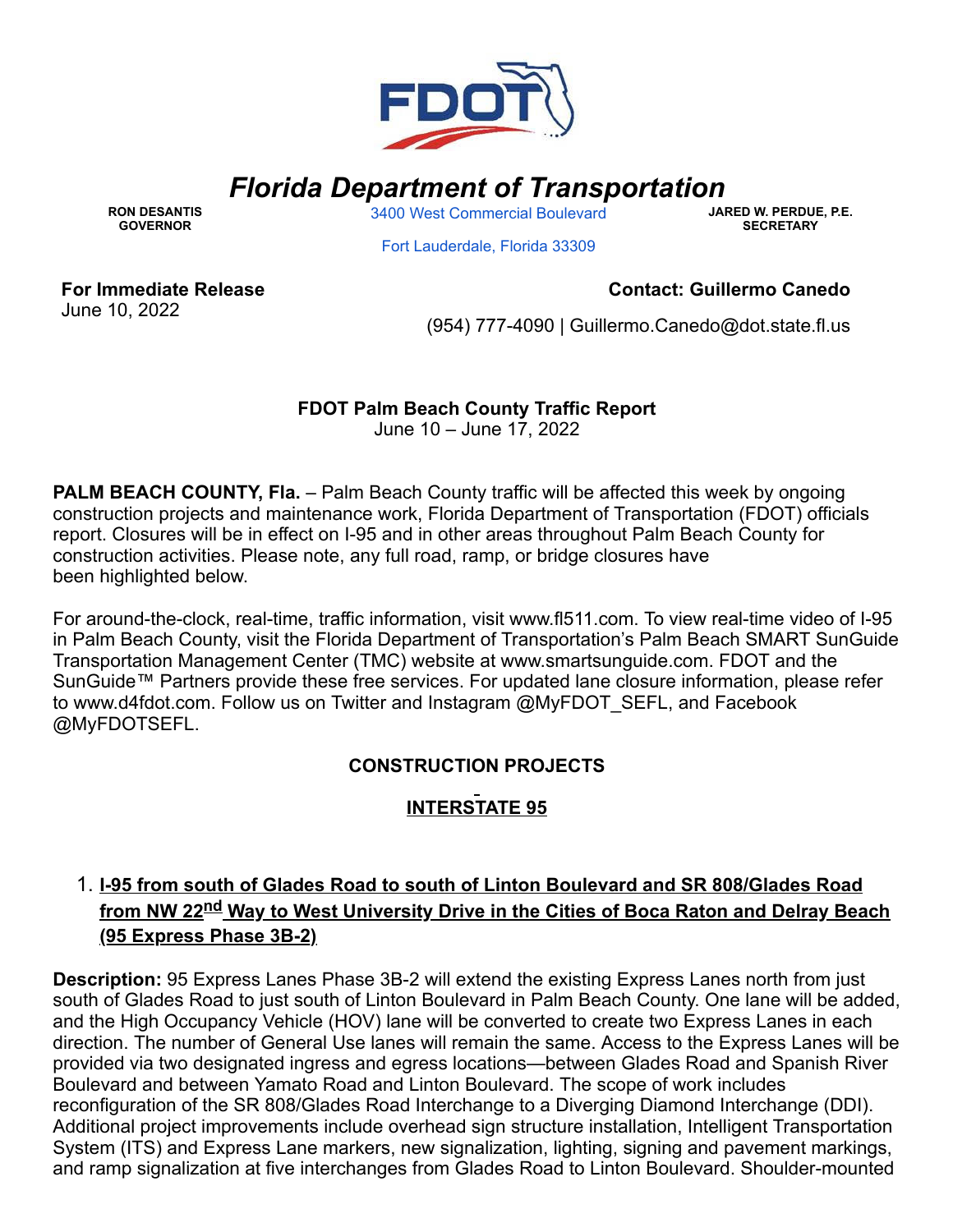sound barrier walls will be constructed along I-95 northbound between Clint Moore Road and Linton Boulevard, ground-mounted sound walls will be installed on the south side of Yamato Road east of I-95 adjacent to the University Heights Community and along I-95 northbound south of Linton Boulevard adjacent to the Tierra Verde Community. The Clint Moore Road Bridge over I-95 will be fully reconstructed and the Glades Road bridge over the South Florida Regional Transportation Authority (SFRTA) railroad tracks and Military Trail and the I-95 bridge over the C-15 Canal (between Peninsula Drive and Linton Boulevard) will be widened. For more information, please contact I-95 Community Outreach Specialist Andrea Pacini at (561) 214-3358 or [apacini@corradino.com.](mailto:apacini@corradino.com)

**Cost/Completion:** \$148 million. Completion is expected in late 2023.

### **I-95 Traffic Impact:**

- I-95 will have up to four lanes closed in each direction nightly, 9 p.m. until 5:30 a.m., Sunday through Thursday. The first lane will close at 9 p.m., the second lane will close at 9:30 p.m., and the third and fourth lane will close at 11 p.m.
- I-95 southbound from Spanish River to Glades Rd is in a new traffic pattern with traffic shifted to the outside to allow for median construction, through December 2022.
- I-95 northbound from Yamato Road to Linton Boulevard is in a new traffic pattern with traffic shifted to the outside to allow for median construction, through December 2022.
- I-95 northbound lanes, from Glades Road to Yamato Road, are shifted to the outside to allow for median construction, through December 2022.
- **I-95 Southbound Full Closure Notice: All** I-95 southbound lanes at Congress Avenue will be closed to traffic overnight, Sunday, June 12 for deck pour operations at the Clint Moore Road bridge. The first lane will close at 9 p.m., the second lane will close at 10 p.m., and all lanes will be closed by 11 p.m., reopening by 5 a.m. Traffic will be detoured via the I-95 southbound exit ramp to Peninsula Corp Drive/Congress Avenue, and Yamato Road to the I-95 southbound entrance ramp. FHP will be onsite to assist motorists. Monday, June 13 will be used as contingency nights if needed. Please see the detour flyer attached.

# **Glades Road Impact:**

- **Eastbound Glades Road Full Nighttime Closure Advanced Notice:** Eastbound Glades Road at I-95 will be closed to traffic overnight, 11 p.m. until 5 a.m. Monday night, June 20 through Thursday night, June 23 and Sunday, June 26 through Thursday, June 30 for new ramp configuration paving and tie-in activities. Eastbound traffic will be detoured via Butts Road, Town Center Road, Military Trail, Palmetto Park Road and N. Federal Highway. Tuesday, July 5 through Thursday, July 7 will be used as contingency nights if needed.
- **Westbound Glades Road Full Nighttime Closure Advanced Notice:** Westbound Glades Road at I-95 will be closed to traffic overnight, 11 p.m. until 5 a.m., Monday night, June 20 through Thursday night, June 23 and Sunday, June 26 through Thursday, June 30 for new ramp configuration paving and tie-in activities. Westbound traffic will be detoured via Airport Road, Spanish River Boulevard, Military Trail and Butts Road. Tuesday, July 5 through Thursday, July 7 will be used as contingency nights if needed.
- Eastbound Glades Road, from east of Military Trail to I-95, is shifted to the inside to facilitate outside widening.
- Westbound Glades Road, between NW 22nd Way and West University Drive, is in a new traffic pattern with traffic shifted inside towards the median to allow for outside widening.
- Westbound Glades Road, between NW 22nd Way and West University Drive, will have one lane closed daily, 9:30 a.m. until 4 p.m., Monday through Friday, and from 9 p.m. until 6 a.m., Sunday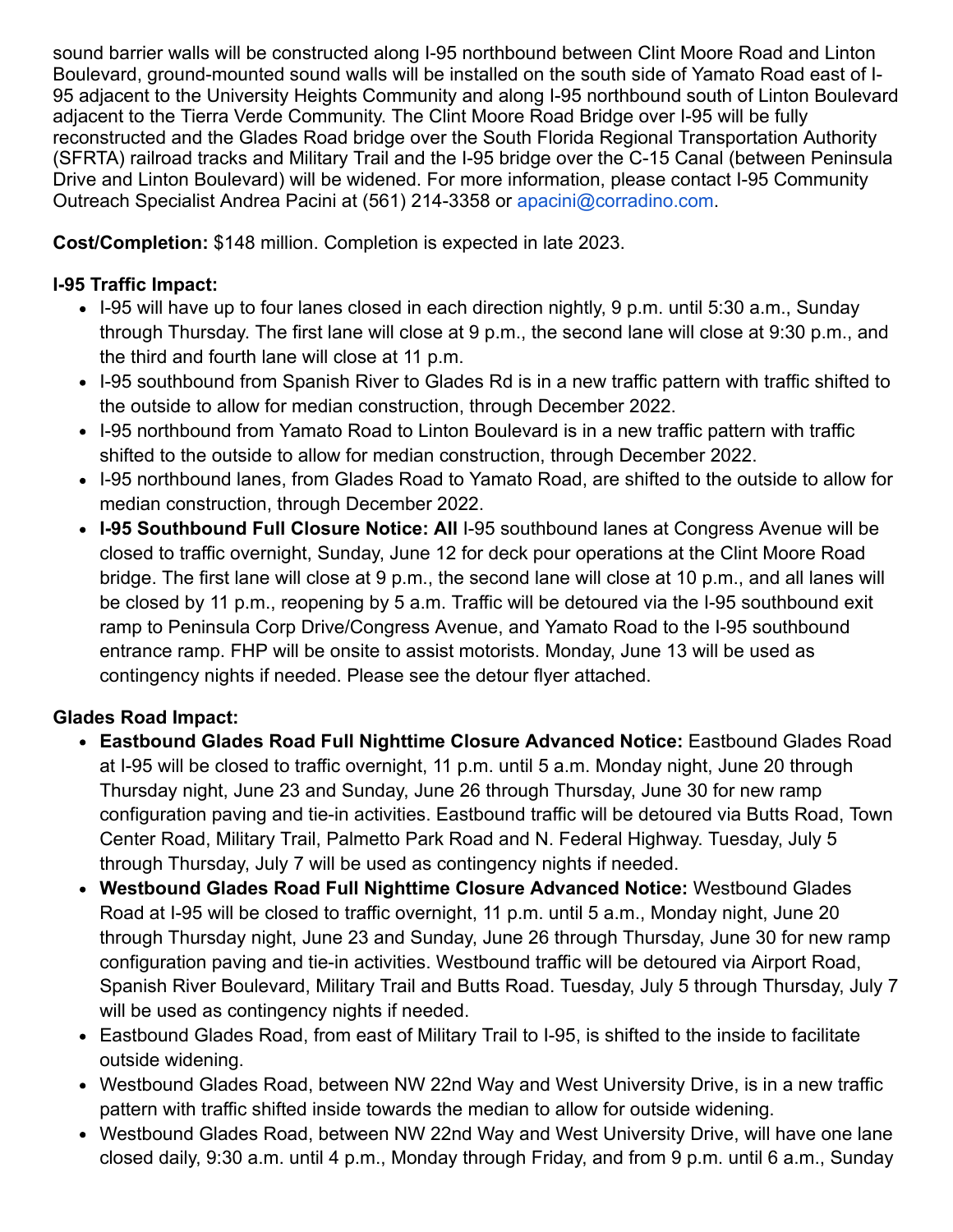through Thursday. Glades Road, between NW 22nd Way and West University Drive, will have one lane closed nightly at 9 p.m. and two lanes closed at 10 p.m. until 6 a.m., Sunday through Thursday.

- Glades Road westbound and eastbound, between Butts Road and I-95, is shifted inside towards the median to allow for outside widening and drainage activities.
- To ensure pedestrian safety during bridge construction activities, the north sidewalk of Glades Road from W. University Drive to Executive Center Drive is closed through late summer 2022 to facilitate the widening of the Glades Road bridge over I-95 and Military Trail. Pedestrian traffic is being detoured to the south sidewalk during this phase of construction.
- To ensure pedestrian safety during Intelligent Transportation System installation activities, the Glades Road south sidewalk is closed from St. Andrews Boulevard to the west entrance of Boca Town Center. Pedestrian traffic is being detoured to the north side of Glades Road during this operation.

### **Military Trail Impact:**

- Military Trail northbound at NW 19th Street will undergo a full nightly closure, as needed, 10 p.m. until 5 a.m., Sunday through Thursday, for bridge construction.
- Military Trail southbound at Butts Road will undergo a full nightly closure, as needed, 10 p.m. until 5 a.m., Sunday through Thursday, for bridge construction.
- Military Trail southbound at Glades Road will have one outside lane closed as needed, 9 a.m. until 3 p.m., Monday through Friday.
- Military Trail at Glades Road has two northbound and one southbound lane closed through June 2022 to facilitate Glades Road bridge widening operations. During this activity, one northbound and two southbound lanes will remain open.

### **Yamato Road Impact:**

- Eastbound Yamato Road at I-95 will have one outside lane closed as needed, 9:30 a.m. until 4 p.m., Monday through Friday.
- Westbound Yamato Road at I-95 will have one outside lane closed as needed, 9:30 a.m. until 4 p.m., Monday through Friday.

### **Clint Moore Road Impact:**

The Clint Moore Road bridge over I-95 is closed for reconstruction through late summer 2022. Westbound traffic is being detoured via NW 2nd Avenue, Yamato Road, and Congress Avenue. Eastbound traffic is being detoured via Park of Commerce Boulevard, Congress Avenue, Yamato Road, and NW 2nd Avenue. Local neighborhood access is maintained; only the approaches and bridge over I-95 are closed.

#### **Ramp Impact:**

- The I-95 northbound entrance ramp from westbound Glades Road will be closed nightly as needed, 11 p.m. until 5 a.m., Sunday through Thursday. Traffic will be detoured via westbound Glades Road, Jog Road and Yamato Road. FHP will be on site to assist motorists.
- The I-95 northbound exit ramp to Spanish River Boulevard will be closed nightly as needed, 11 p.m. until 5 a.m., Sunday through Thursday. Traffic will be detoured via I-95 north, Yamato Road east, US-1, and Spanish River Boulevard. FHP will be onsite to assist motorists.
- The I-95 northbound entrance ramp from Congress Avenue and Peninsula Corp. Drive will be closed nightly as needed, 11 p.m. until 5 a.m., Sunday through Thursday. Traffic will be detoured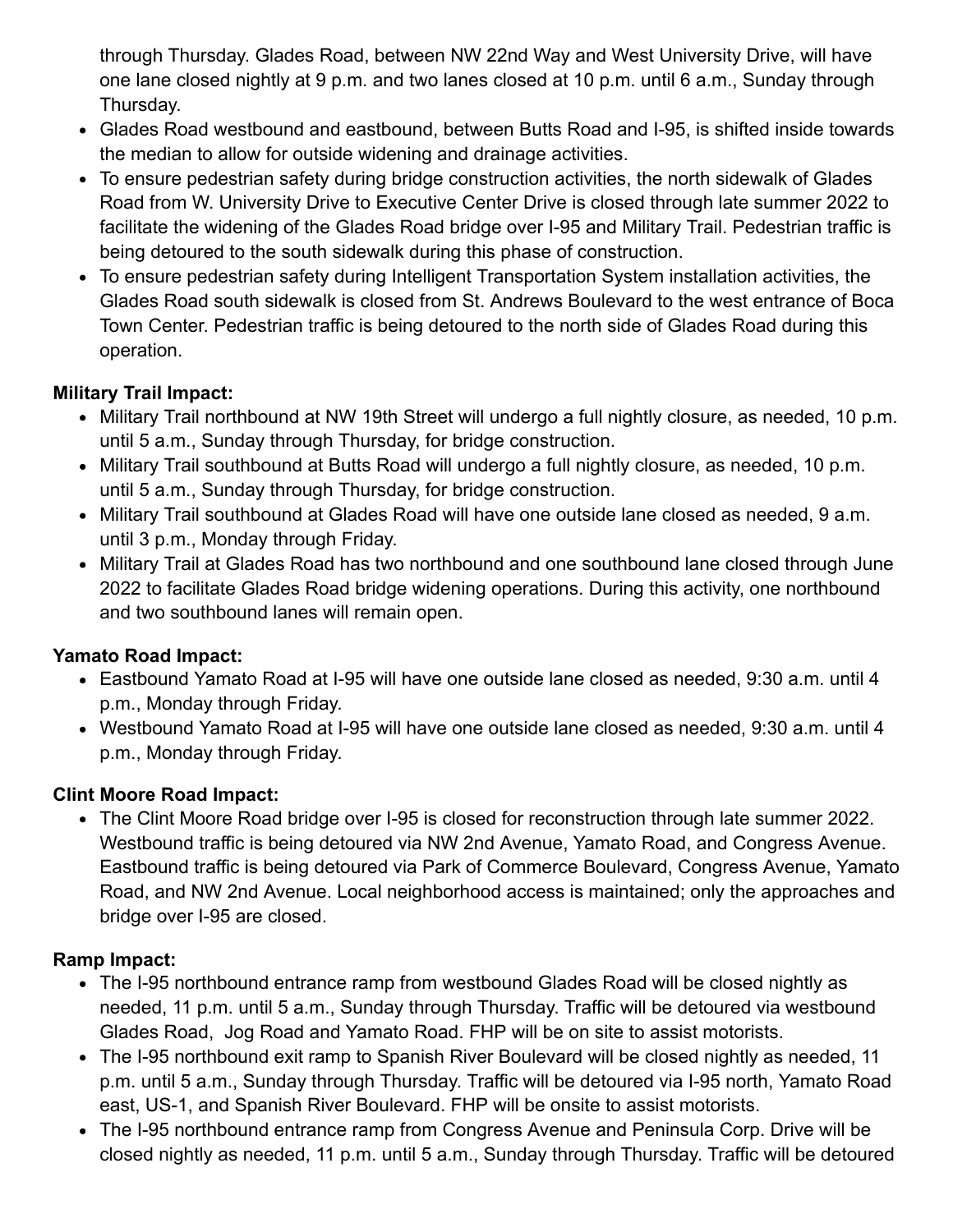via southbound I-95 and Yamato Road. FHP will be on site to assist motorists.

- The I-95 northbound exit ramp to Congress Avenue will be closed nightly as needed, 11 p.m. until 5 a.m., Sunday through Thursday. Traffic will be detoured via I-95 and Linton Boulevard. FHP will be on site to assist motorists.
- The I-95 northbound entrance ramp from eastbound Glades Road will be closed nightly as needed,11 p.m. until 5 am., Sunday through Thursday. Traffic will be detoured via Glades Road east, N. Federal Highway, and Yamato Road. FHP will be on site to assist motorists.
- The I-95 northbound exit ramp to Yamato Road will be closed nightly as needed, 11 p.m. until 5 a.m., Sunday through Thursday. Traffic will be detoured via Congress Avenue/Peninsula Corp Drive, Congress Avenue, and Yamato Road. FHP will be on site to assist motorists.
- The I-95 southbound exit ramp to Yamato Road/Spanish River Blvd will be closed nightly as needed, 11 p.m. until 5 a.m., Sunday through Thursday. Traffic will be detoured via Peninsula Corp Dr, Congress Ave. FHP will be on site to assist motorists.
- The I-95 southbound entrance ramp from eastbound Yamato Road will be closed nightly as needed, 11 p.m. until 5 a.m., Sunday through Thursday. Traffic will be detoured via eastbound Yamato Road, US-1/Federal Highway south, westbound Glades Road, and the I-95 southbound entrance ramp from Glades Road. FHP will be on site to assist motorists.
- The I-95 southbound entrance ramp from westbound Yamato Road will be closed nightly as needed, 11 p.m. until 5 a.m., Sunday through Thursday. Traffic will be detoured via westbound Yamato Road, Congress Ave, Peninsula Corp Drive, and the I-95 southbound entrance ramp from Peninsula Corp Drive. FHP will be on site to assist motorists.
- The I-95 southbound entrance ramp from westbound Glades Road will be closed nightly as needed, 11 p.m. until 5 a.m., Sunday through Thursday. Traffic will be detoured via westbound Glades Road, Powerline Road, and Palmetto Park Road. FHP will be on site to assist motorists.
- The I-95 southbound entrance ramp from Peninsula Corp Drive will be closed nightly as needed, 11 p.m. until 5 a.m., Sunday through Thursday. Traffic will be detoured via Congress Avenue and Yamato Road. FHP will be on site to assist motorists.

### 2. **I-95 Lighting and Roadway Improvements Project from South of the State Road 706 / Indiantown Road Interchange to the County Road 708 / SE Bridge Road Interchange**

**Description:** This 11.59-mile I-95 improvements project started September 9, 2020, in Jupiter and Hobe Sound. Work included installing new roadway lighting with LED luminaires, replacing the high mast lighting system with a conventional LED roadway lighting system, extending the northbound I-95 merge lane just north of Indiantown Road, extending the deceleration distances for the I-95 northbound to westbound Indiantown Road exit ramp and the I-95 southbound to eastbound Indiantown Road exit ramp, and installing wrong way vehicle detection systems at the Indiantown Road and SE Bridge Road I-95 interchanges and new advanced warning signage.

**Cost/Completion:** \$12.3 million. This project was final accepted on June 8, 2022.

### **Traffic Impact:**

All lanes are open. For more information, please contact Community Outreach Specialist Samantha Kayser at 772-579-5479.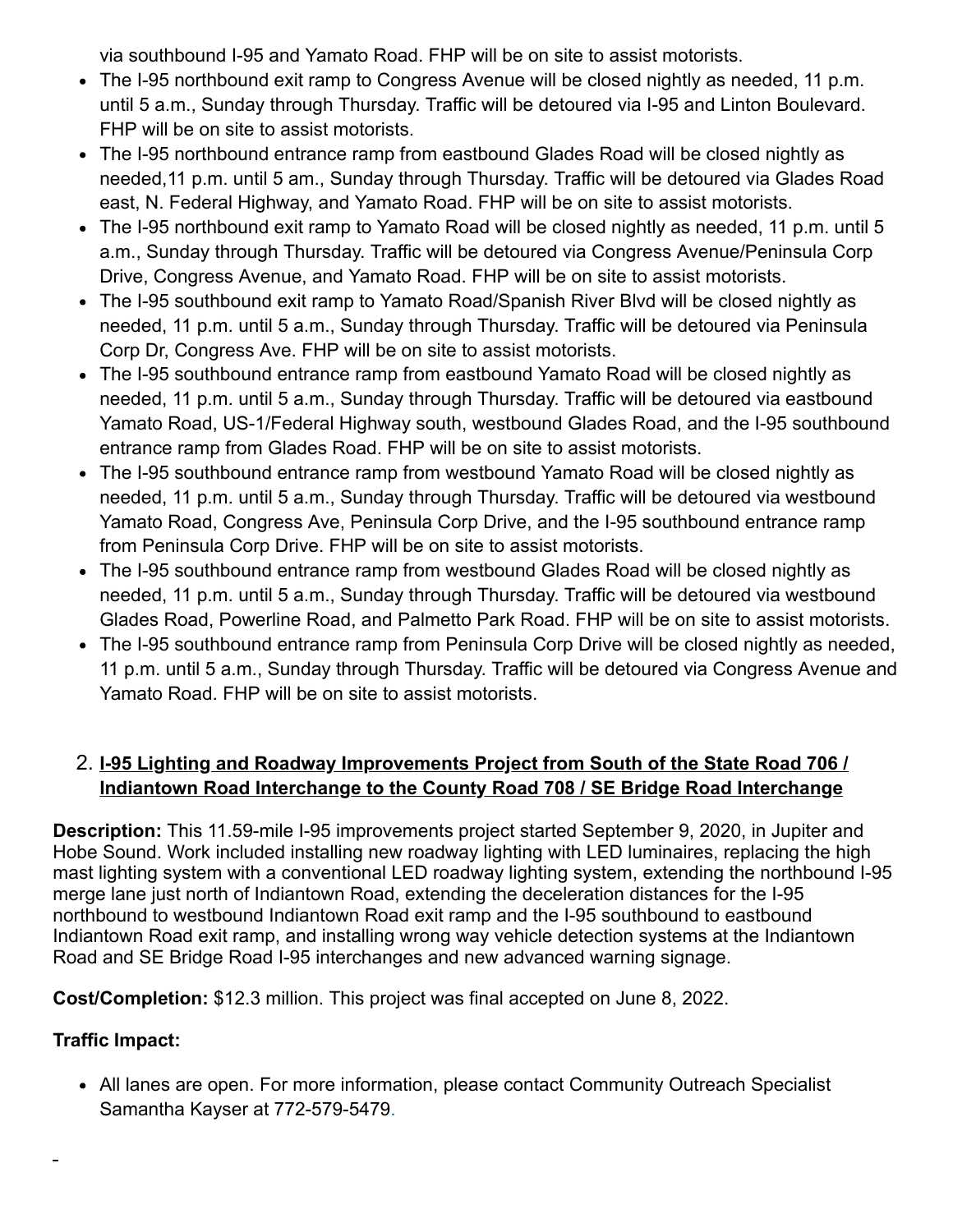#### *SOUTHERN PALM BEACH COUNTY PROJECTS (Boca Raton, Delray Beach)*

### 3. **Brant Drive Bridge Replacement Project**

**Description** This 0.1-mile project in the cities of Boca Raton and Delray Beach consists of replacing the two-lane Brant Drive Bridge (Bridge No. 935501) over the C-15 Canal with a new bridge consisting of two travel lanes and 10-foot shared-use paths in each direction. Improvements also include constructing 10-foot shared-use paths in each direction north of the bridge, reconstructing sidewalks south of the bridge, adding decorative lighting and drainage, upgrading signage and pavement markings, reconstructing roadway approaches and milling and resurfacing.

#### **Cost/Completion:** \$2.47 million/Fall 2022

#### **Traffic Impact:**

- Brant Drive is closed from Oregon Lane to Avocet Road for the duration of construction. Traffic will be detoured as follows:
	- Northbound traffic should go south on Brant Drive to East Country Club Boulevard, go south on East Country Club Boulevard to West Hidden Valley Boulevard, go east on West Hidden Valley Boulevard to North Dixie Highway, go north on North Dixie Highway to Lindell Boulevard, go west on Lindell Boulevard to Carl Bolter Drive, go south on Carl Bolter Drive to Brant Drive.
	- Southbound traffic should go north on Brant Drive to Carl Bolter Drive, go north on Carl Bolter Drive to Lindell Boulevard, go east on Lindell Boulevard to North Dixie Highway, go south on North Dixie Highway to West Hidden Valley Boulevard, go west on West Hidden Valley Boulevard to East Country Club Boulevard, go north on East Country Club Boulevard to Brant Drive.

For more information, please contact Community Outreach Specialist Angel Streeter Gardner at 561- 886-8773 or [angel@valerin-group.com.](mailto:angel@valerin-group.com)

#### **George Bush Boulevard Improvements Project**

**Description:** This 0.8-mile roadway improvements project, from NE 2<sup>nd</sup> Avenue to State Road A1A in the City of Delray Beach, began Monday, July 19, 2021. The City of Delray Beach, as Project Sponsor, requested that the Florida Department of Transportation (FDOT), District Four design and construct this project through application to the Palm Beach Transportation Planning Agency and City of Delray Beach Resolution 06-18. Work includes milling and resurfacing with minor widening, concrete sidewalk and driveway replacement including curb and gutter improvements, signing and pavement marking upgrades including bike lane and detectable warning surfaces, and drainage and utility improvements. **Cost/Completion:** \$2 million. Completion is expected in summer 2023.

### **Traffic Impact:**

• One lane in each direction of George Bush Boulevard from NE 8<sup>th</sup> Avenue to Palm Trail may be closed Monday through Friday, 7 a.m. to 6 p.m., and Saturday, 8 a.m. to 4 p.m. for curb and gutter, signalization, and sidewalk work. During this time, a flagging operation will be used to direct traffic eastbound and westbound as needed. Emergency vehicles, local driveway, and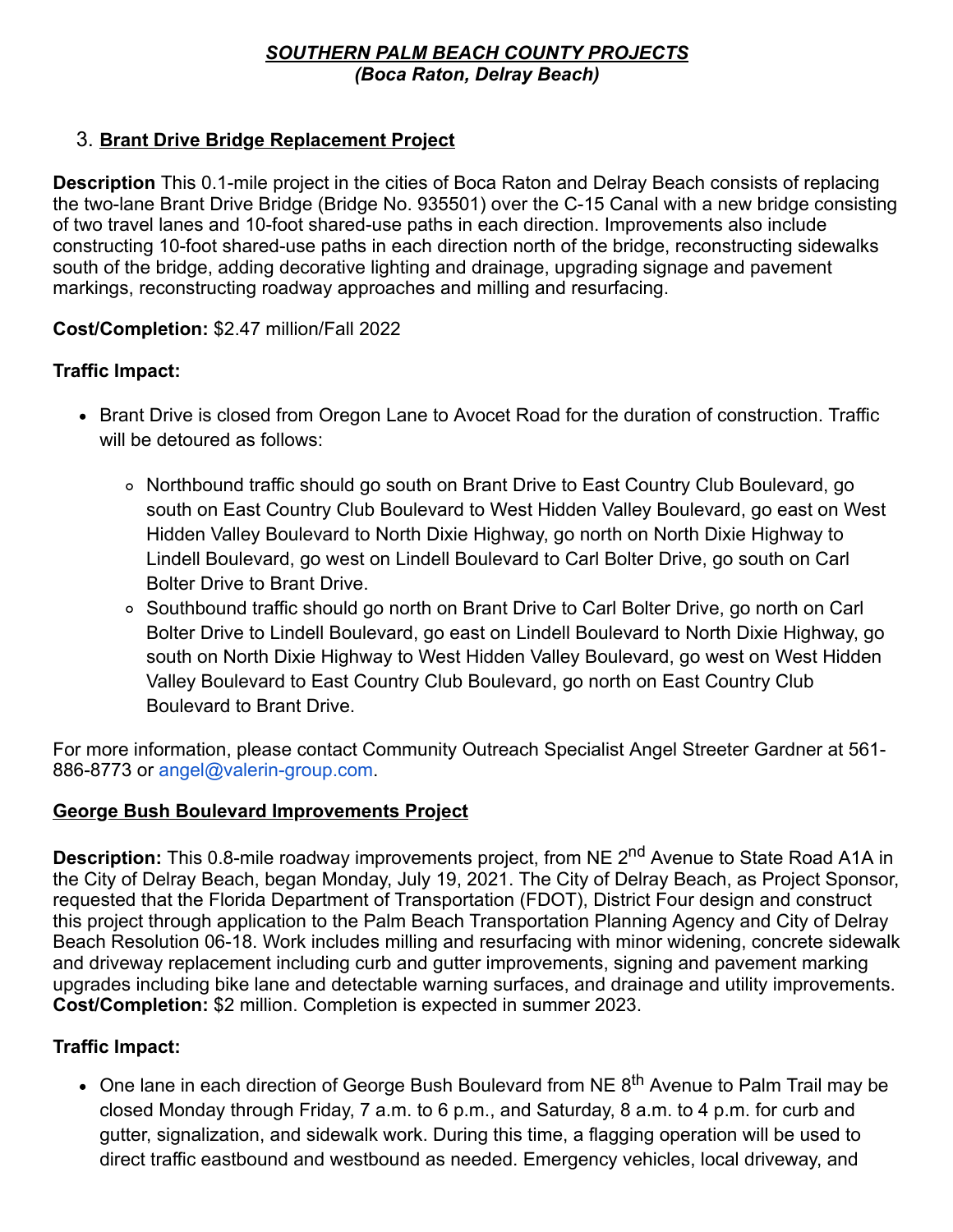pedestrian access will be provided at all times. For more information, please contact Community Outreach Specialist Melissa Readling at 772-577-8803 or [mreadling@corradino.com.](mailto:mreadling@corradino.com)

### 4. **Homewood Boulevard Improvements Project**

**Description:** This 0.8-mile roadway improvements project from Old Germantown Road to Lowson Boulevard in the City of Delray Beach began Friday, November 12, 2021. The City of Delray Beach, as Project Sponsor, requested that the Florida Department of Transportation (FDOT) District Four design and construct the Homewood Boulevard Improvements Project through application to the Palm Beach Transportation Planning Agency, Palm Beach County Resolution 2021-0169, and City of Delray Beach Resolution 06-18. Work includes milling and resurfacing the roadway with minor widening; concrete sidewalk and driveway replacement, including curb and gutter improvements; signing and pavement marking upgrades, including bike lane and detectable warning surfaces; installation of four (4) new signal mast arms at Linton Blvd. to meet current standards; and drainage and utility improvements. **Cost/Completion:** \$2.5 million. Completion is expected in early 2023.

#### **Traffic Impact:**

The outside lane in each direction from Old Germantown Road to Lowson Boulevard may be closed from 9 a.m. to 5 p.m., Monday through Friday, and Saturday as needed, for the installation of temporary pavement markings, widening of the outside shoulder, and sidewalk work. Please note, work hours will occur during daytime hours, Monday through Friday, 8 a.m. to 6 p.m., and Saturdays 8 a.m. to 6 p.m. as needed. During this time, a flagging operation will be used to direct traffic northbound and southbound. Pedestrian detours will be clearly marked. Palm Tran, pedestrian, driveway, and street access will be maintained at all times. For more information, please contact Community Outreach Specialist Melissa Readling at 772-577-8803 or [mreadling@corradino.com](mailto:mreadling@corradino.com).

#### *CENTRAL PALM BEACH COUNTY PROJECTS (Boynton Beach, Lantana, Lake Worth Beach, West Palm Beach, Palm Beach)*

### 5. **Forest Hill Boulevard Improvements Project**

**Description:** This 2.9-mile roadway improvements project began Tuesday, July 6, 2021, in Wellington, West Palm Beach, and Greenacres. Work includes milling and resurfacing guardrail installation, upgrading curb ramps to meet Americans with Disabilities Act (ADA) standards, improvements to intersection street lighting, pedestrian signalization, and signage and pavement markings. **Cost/Completion:** \$3.5 million. This project was final accepted on Wednesday, May 25, 2022

#### **Traffic Impact:**

All lanes open. For more information, please contact Community Outreach Specialist Melissa Readling at 772-577-8803 or [mreadling@corradino.com](mailto:mcruz@corradino.com).

### 6. **Southern Boulevard (SR 80) Bridges Replacement Project**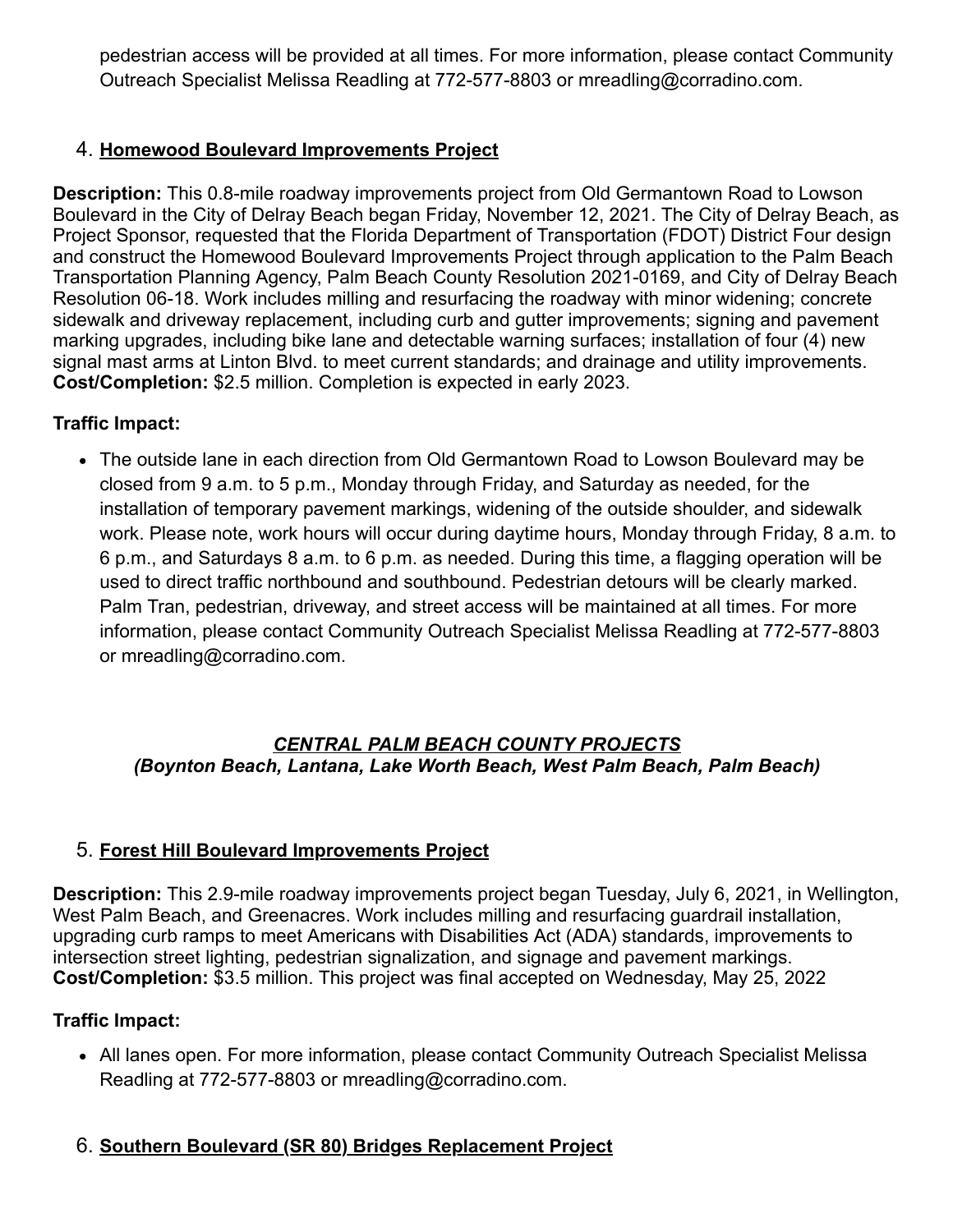**Description:** This 0.76-mile project includes replacing the existing bascule (draw) bridge and tide relief bridge over the Intracoastal Waterway (ICWW) and Lake Worth Lagoon between the Town of Palm Beach and the City of West Palm Beach. The project limits are between Washington Road in West Palm Beach and State Road A1A/South Ocean Boulevard in Palm Beach. New decorative lighting, pedestrian features, traffic signals, signage, and drainage are included. A temporary bridge has been built north of the existing bridge to maintain traffic while the replacement bascule bridge is under construction.

**Cost/Completion:** \$97 million. Completion is anticipated in fall 2022.

### **Traffic Impact:**

- Flagler Drive from Southern Boulevard to Worth Court North is closed as the roadway is reconstructed. Sidewalks also are closed. Access will be maintained for local traffic only. Traffic will be detoured as follows:
	- Traffic going north on Flagler Drive should: Go west on Worth Court North to Washington Road; go north on Washington Road to Southern Boulevard; go east on Southern Boulevard to Flagler Drive.
	- Traffic going south on Flagler Drive should: Go west on Southern Boulevard to Washington Road; go south on Washington Road to Worth Court North; go east on Worth Court North to Flagler Drive.

#### **Marine Impact:**

- The navigable waterway through the Southern Boulevard Bridge is restricted to half channel navigation. Full channel openings will not occur. During half-channel closures, the horizontal clearance through the bridge is 45 feet.
- The schedule of channel restrictions is published in the U.S. Coast Guard's Local Notice to Mariners at [www.navcen.uscg.gov](https://gcc02.safelinks.protection.outlook.com/?url=http%3A%2F%2Fwww.navcen.uscg.gov%2F&data=05%7C01%7Cguillermo.canedo%40dot.state.fl.us%7C2c216575c27e4443622008da4afc8411%7Cdb21de5dbc9c420c8f3f8f08f85b5ada%7C0%7C0%7C637904745711104045%7CUnknown%7CTWFpbGZsb3d8eyJWIjoiMC4wLjAwMDAiLCJQIjoiV2luMzIiLCJBTiI6Ik1haWwiLCJXVCI6Mn0%3D%7C3000%7C%7C%7C&sdata=xjn8Djnsf0EXYFGFF3zysLyQIiowXUPhWDT1QCVnPVI%3D&reserved=0).
- The Southern Boulevard Bridge opens for marine traffic twice per hour at 15 minutes and 45 minutes past the hour. For more information, please contact Community Outreach Specialist Angel Streeter Gardner at 561-886-8773 or [angel@valerin-group.com.](mailto:angel@valerin-group.com)

#### *NORTHERN PALM BEACH COUNTY PROJECTS (Riviera Beach, North Palm Beach, Palm Beach Gardens, Juno Beach, Jupiter, Tequesta)*

### 7. **Wrong Way Driving Safety Improvement Project in Riviera Beach**

**Description:** Project Improvements include installing signs, flashing beacons, and Intelligent Transportation System (ITS) devices to alert wrong way drivers at the SR 9/I-95 southbound exit ramp to west SR 708/Blue Heron Boulevard. For more information, please contact I-95 Community Outreach Specialist Daniela Silva at (786) 441-3088 or [msilva@corradino.com](mailto:msilva@corradino.com).

**Cost/Completion:** \$745,355 / Completion is expected in summer 2022.

### **Traffic Impact:**

The outside shoulder along the SR 9/I-95 exit ramp to west SR 708/Blue Heron Boulevard will be closed daily, 8 a.m. until 4 p.m., Monday through Friday, for the installation of signs, flashing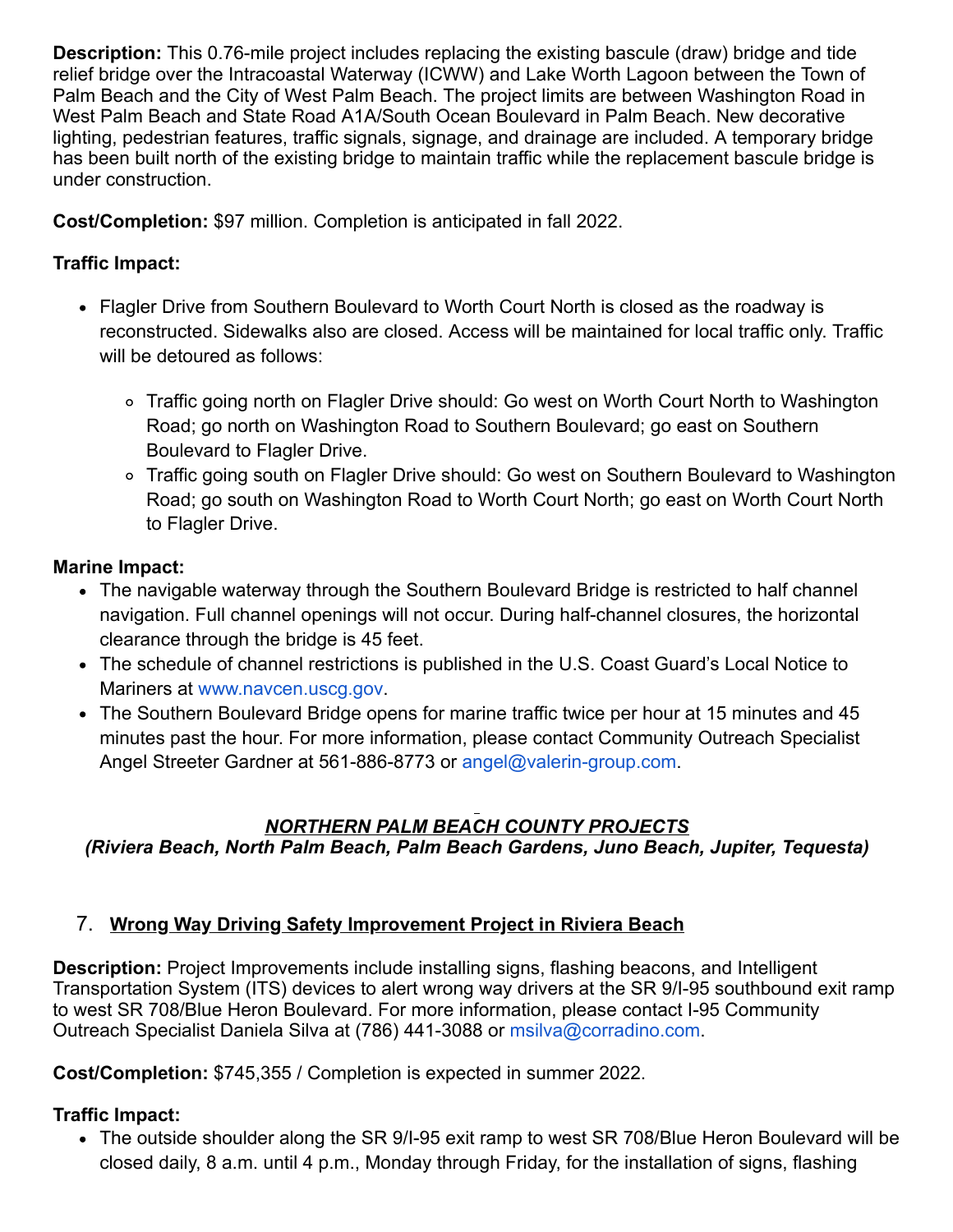beacons, and Intelligent Transportation System (ITS) devices.

### 8. **Australian Avenue Lighting Improvements Project**

**Description:** This 1.13-mile lighting improvements project, from West 1<sup>st</sup> Street to State Road 708/Blue Heron Boulevard in Palm Beach County began on Monday, November 22, 2021. The City of Riviera Beach, as Project Sponsor, requested that the Florida Department of Transportation (FDOT), District Four, design and construct the Australian Avenue Lighting Improvements Project, through application to the Palm Beach Transportation Planning Agency and City of Riviera Beach Resolution 2020-0987

Work includes installing a continuous decorative LED lighting system, replacing concrete sidewalk and driveways impacted by LED light pole installations and curb and gutter improvements, and upgrading pedestrian curb ramps and pavement markings to meet current Americans with Disabilities Act (ADA) Requirements.

**Cost/Completion:** \$3 million. Completion is expected in spring 2023.

#### **Traffic Impact:**

• One lane in each direction of Australian Avenue from West 1<sup>st</sup> Street to Blue Heron Boulevard may be closed daily, 9 a.m. to 3 p.m., Monday through Friday, and nightly, 7 p.m. to 6 a.m., Monday through Thursday for ADA ramp updates, curb improvements, and crosswalk striping.

#### **Pedestrian Impact:**

Australian Avenue, between W. 1st Street and Blue Heron Boulevard has sidewalk closures for ADA ramp updates, curb improvements, and crosswalk striping through spring 2022**.** Pedestrian closures & detours are as follows:

#### **Southbound sidewalk closures & detour information:**

W. 13th Street to Martin Luther King, Jr. Boulevard will have the southbound sidewalk closed (west side of roadway) through spring 2022. DETOUR: Pedestrians may cross at the W. 13th Street and Martin Luther King, Jr. Boulevard intersections to access the sidewalk on the east side of the roadway.

### **Northbound sidewalk closures & detour information:**

- W 1st. Street to Martin Luther King, Jr. Boulevard will have the northbound sidewalk closed (east side of roadway) through spring 2022. DETOUR: Pedestrians may cross at the Hill Avenue and Martin Luther King, Jr. Boulevard intersections to access the sidewalk on the west side of the roadway.
- W. 13th Street to Blue Heron Boulevard will have the northbound sidewalk closed (east side of roadway) through spring 2022. DETOUR: Pedestrians may cross at W. 13th Street and Blue Heron Boulevard intersections to access the sidewalk on the west side of the roadway. For more information, please contact Community Outreach Specialist Melissa Readling at 772-577-8803 or [mreadling@corradino.com](mailto:mreadling@corradino.com).
- **Florida East Coast Railway Impacts not related to construction**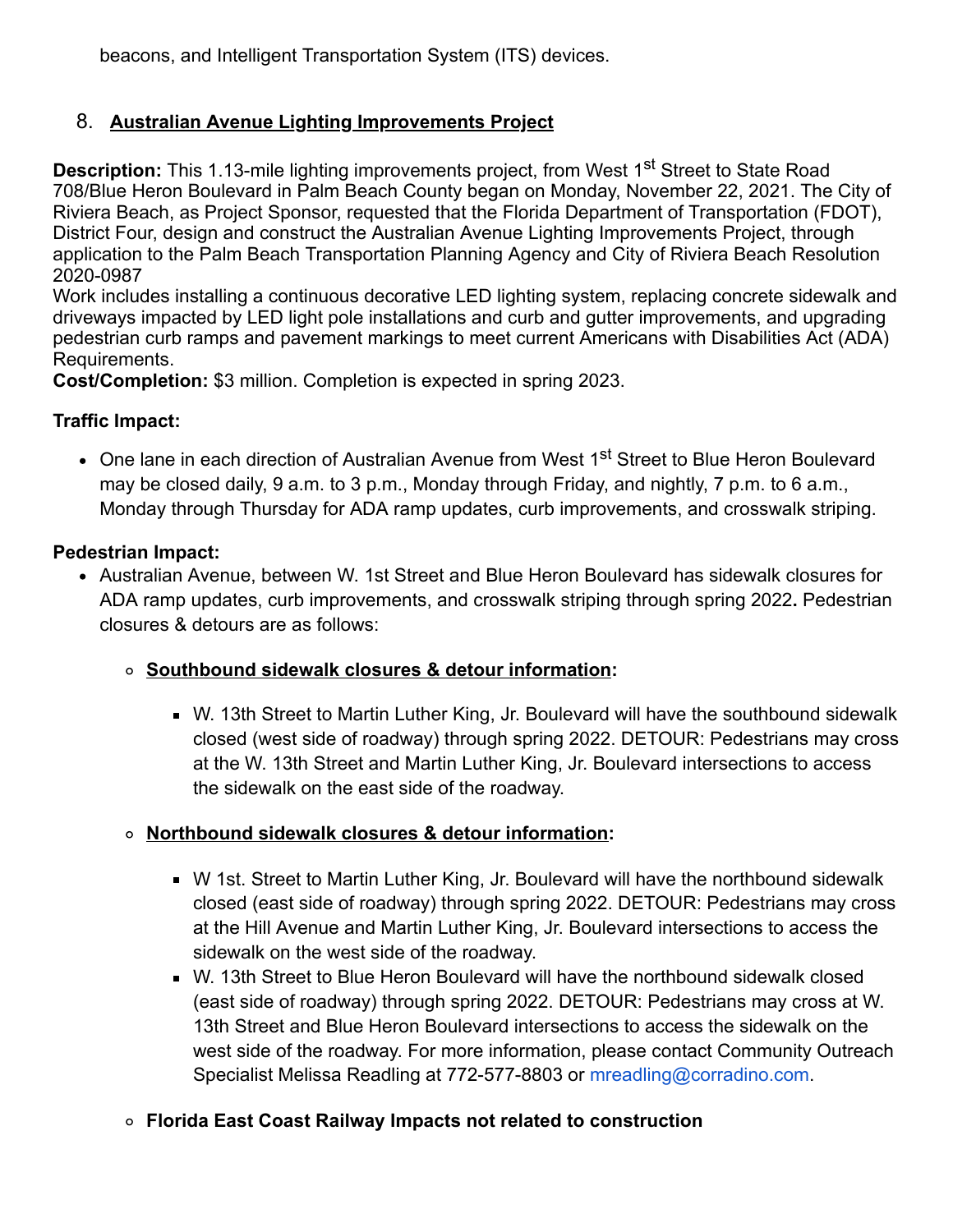**Advance Notice:** FEC railroad will be doing maintenance at the Palm Beach County railroad crossing located at Australian Avenue south of W. 15th Street from 6 a.m. June 19 thru midnight June 21. A traffic detour will be in place. For more information please contact Daniel Fetahovic at (904) 279-3196.

### 9. **State Road (SR) A1A Gravity Wall Replacement Project**

**Description:** This 0.171-mile gravity wall replacement project on State Road (SR) A1A adjacent to John D. MacArthur Beach State Park in North Palm Beach is anticipated to begin on June 27, 2022. This project includes replacing the existing gravity wall with a sheet pile wall, replacing sidewalk, curb and gutter, and fencing; milling and resurfacing the roadway; upgrading pavement markings, and signing to the latest standards.

#### **Cost/Completion:** 2.3 million/Early 2023

#### **Traffic Impact:**

All lanes are open. For more information, please contact Community Outreach Specialist Melissa Readling at 772-577-8803 or [mreadling@corradino.com](mailto:mreadling@corradino.com).

#### 10. **State Road (SR) 786/PGA Boulevard over the Intracoastal Waterway Bridge Project**

**Description:** This is 0.072-mile bridge project on State Road (SR) 786/PGA Boulevard over the Intracoastal Waterway in Palm Beach Gardens began December 13, 2021. It consists of installing erosion control materials in the channel under the SR 786/PGA Boulevard bridges and replacing the submarine cable conduit that provides power and communication to the bridges' movable spans.

#### **Cost/Completion:** \$2,469,362 / Summer 2022

#### **Traffic Impact:**

One lane in either direction may be closed on PGA Boulevard between Prosperity Farms Road and Ellison Wilson Road daily from 7 p.m. to 2:30 p.m. Monday through Friday for concrete pours.

#### **Marine Impact:**

- The navigable waterway under the PGA Boulevard bridges will be limited to half channel navigation with single-leaf openings from 7 a.m. to 5 p.m. Monday through Friday until July 23, 2022. Full channel openings may be requested two hours in advance by calling the bridge tender at (561) 624-3684.
- The schedule of channel restrictions is published in the U.S. Coast Guard's Local Notice to Mariners at [www.navcen.uscg.gov](https://gcc02.safelinks.protection.outlook.com/?url=http%3A%2F%2Fwww.navcen.uscg.gov%2F&data=05%7C01%7Cguillermo.canedo%40dot.state.fl.us%7C2c216575c27e4443622008da4afc8411%7Cdb21de5dbc9c420c8f3f8f08f85b5ada%7C0%7C0%7C637904745711104045%7CUnknown%7CTWFpbGZsb3d8eyJWIjoiMC4wLjAwMDAiLCJQIjoiV2luMzIiLCJBTiI6Ik1haWwiLCJXVCI6Mn0%3D%7C3000%7C%7C%7C&sdata=xjn8Djnsf0EXYFGFF3zysLyQIiowXUPhWDT1QCVnPVI%3D&reserved=0). For more information, please contact Community Outreach Specialist Angel Streeter Gardner at 561-886-8773 or [angel@valerin-group.com.](mailto:angel@valerin-group.com)

### 11. **US 1 Bridge Replacement Project**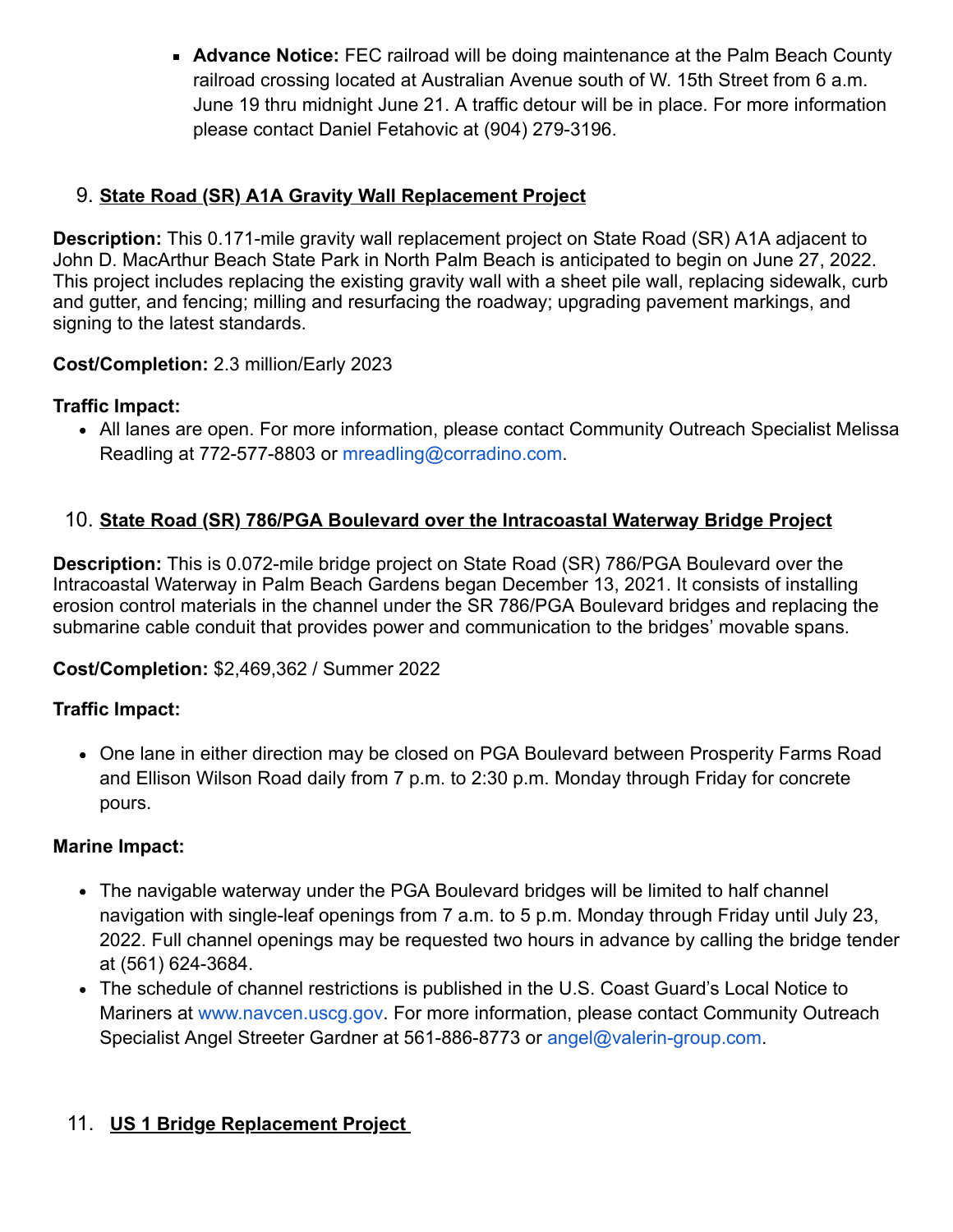**Description:** This 4.1-mile project located in the town of Jupiter from CR A1A to CR 707/Beach Road and surrounding intersections began October 18, 2021. It consists of replacing the existing US 1 Bridge over the Loxahatchee River, including adding bike lanes and sidewalks in each direction. Other improvements include installing Intelligent Transportation System technology to improve traffic flow, adding decorative lighting and drainage, and upgrading signage and pavement markings. Minor improvements will also be made to the Alternate A1A bridge over the Loxahatchee River. In addition, intersection improvements will occur at Alternate A1A and Old Dixie Highway by shifting the intersection to the southwest, adding a traffic signal, and lengthening the left-turn lane from northbound Alternate A1A to northbound Old Dixie Highway.

### **Cost/Completion:** \$122 million/2026

#### **Traffic Impact:**

- The southbound merge lane from Old Dixie Highway to southbound Alternate A1A is closed continuously through June 30 for intersection improvements. Southbound traffic will be diverted to the left-turn lane from Old Dixie Highway to northbound Alternate A1A.
- One lane in either direction will be closed on the US 1 bridge from 9 a.m. to 3:30 p.m. on Thursday, June 16, and Friday, June 17, to repair supports for electrical conduits.
- Lane closures may occur from 9 p.m. to 6 a.m. Sunday through Saturday on US 1, Indiantown Road, Alternate A1A and Old Dixie Highway.
- Intermittent daytime lane closures may occur on Alternate A1A and US 1 from 9 a.m. to 4 p.m. For more information, please contact Community Outreach Specialist Angel Streeter Gardner at 561-886-8773 or [angel@valerin-group.com.](mailto:angel@valerin-group.com)

#### *WESTERN PALM BEACH COUNTY PROJECTS (Wellington, Royal Palm Beach, South Bay, Belle Glade, Pahokee)*

#### 12. **State Road 80/Southern Boulevard, from west of Lion Country Safari Road to Forest Hill Boulevard/Crestwood Boulevard**

**Description:** Construction on this 7.2-mile widening project began July 31, 2018, in the Village of Royal Palm Beach, Village of Wellington and the Town of Loxahatchee Groves. Work includes widening the existing roadway from four to six lanes, adding a 12-foot shared-use pathway on the north side of the roadway, adding bike lanes, milling and resurfacing, drainage improvements, adding lighting and signalization, installing curb and gutter, guardrails, minor median modifications and signage and pavement markings.

**Cost/Completion:** \$34 million. Completion is expected in summer 2022*.*

#### **Traffic Impact:**

All lanes are open. For more information, please contact Community Outreach Specialist Angel Streeter Gardner at (561) 886-8773 or [angel@valerin-group.com](mailto:angel@valerin-group.com).

### 13. **State Road 700 Hurricane Irma Repairs Project**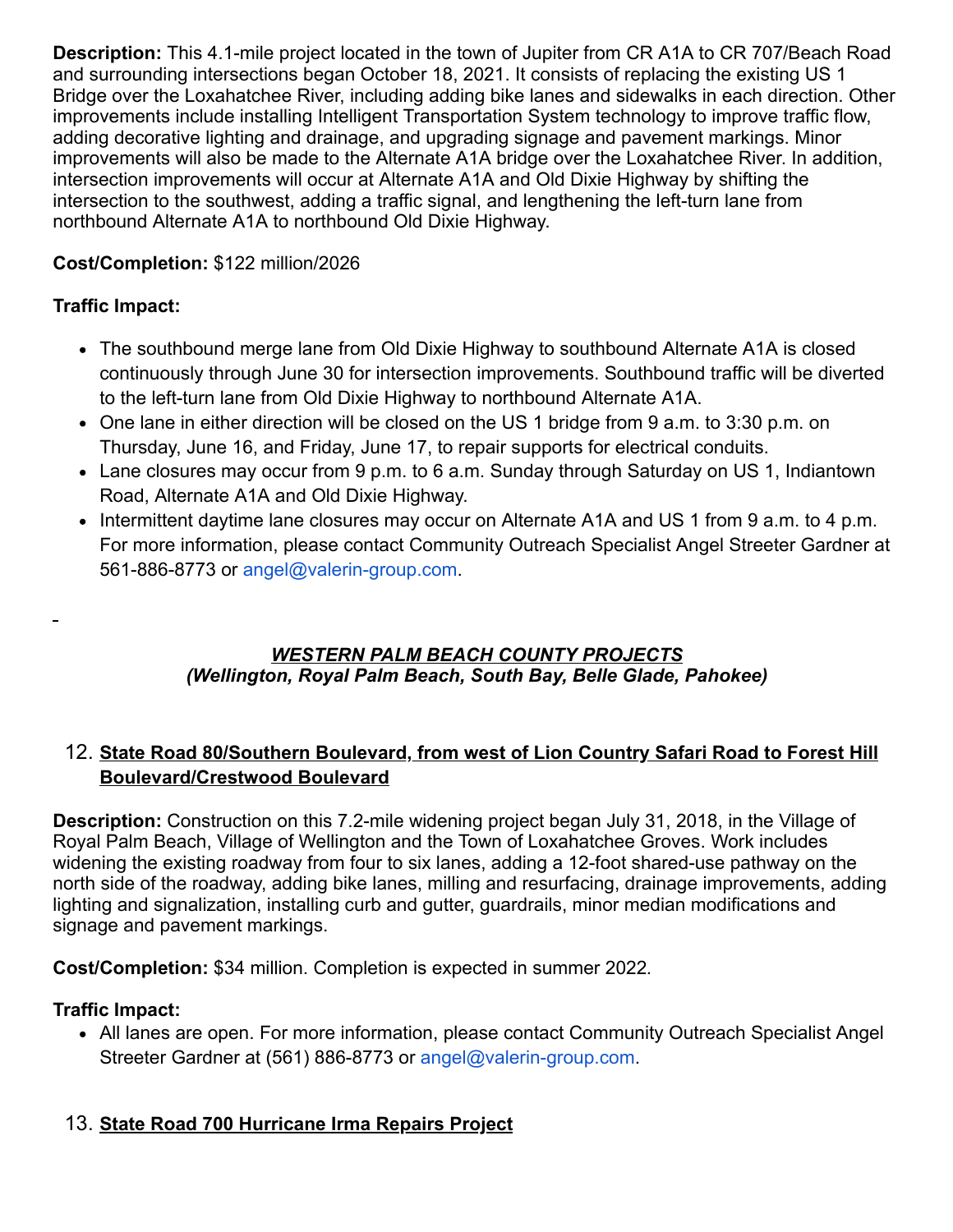**Description:** Construction on this 6.3-mile repairs and safety improvements project began Friday, June 11, 2021, in western Palm Beach County. Work includes embankment repairs on State Road 700 adjacent to the L-10 Canal, including bank stabilization and revetments, replacing the existing span wire signals with mast arms at the intersections of State Road 700 & Muck City Road and State Road 700 & Hatton Highway, new guardrail installation, and replacing/adding traffic signs at various locations.

**Cost/Completion:** \$8.2 million. Completion is expected in fall 2022.

### **Traffic Impact:**

• State Road 700 is closed from West Main Street to Muck City Road for canal slope restoration and protection activities through June 30, 2022. Motorists may detour via State Road 15, State Road 80, and Hatton Highway. Emergency vehicles will be provided access at all times. For more information, please contact Community Outreach Specialist Melissa Readling at 772-577- 8803 or [mreadling@corradino.com](mailto:mreadling@corradino.com).

# 14. **State Road 25/US 27 Safety Improvements Project**

**Description:** Construction on this 13-mile safety improvements project began on Monday, January 3, 2022, in western Palm Beach County. Work includes widening the shoulders of the roadway, replacing, or resetting guardrails along the roadway, installing rumble strips, and internally illuminated retroreflective pavement markings along the roadway shoulders, adding a median acceleration lane and flashing beacons at the Okeelanta Road intersection, adding outside and median acceleration lanes at the County Road 827/Bolles Canal Road intersection.

**Cost/Completion:** \$18 million. Completion is expected summer 2024.

# **Traffic Impact:**

- One southbound lane and shoulder will be closed from Okeelanta Road south 3 miles for shoulder widening. Please note continuous lane closures will not exceed 3 miles.
- Northbound and southbound SR 25/US 27 posted speed limit are reduced from 65 mph to 55 mph from just north of Mile Marker 71 to just south of Mile Marker 60 through the duration of the project. For more information, please contact Community Outreach Specialist Melissa Readling at 772-577-8803 or [mreadling@corradino.com](mailto:mreadling@corradino.com).

# 15. **State Road 25/US 27 Resurfacing and Restoration Project**

**Description:** Construction on this 13-mile resurfacing and restoration project began on Thursday, May 5, 2022, in Western Palm Beach County. Work includes milling and resurfacing existing travel lanes and shoulders, shoulder widening, replacing or resetting guardrails along the roadway, restoring sidewalks at various locations, upgrading curb ramps to meet Americans with Disabilities Act (ADA) standards, adding pedestrian gates at the FEC Railroad crossing, improving lighting and replacing the signals at SR 80/East Palm Beach Road, upgrading pedestrian signals, pavement markings, and signing to current standards, installing rumble strips and internally illuminated retroreflective pavement markings

**Cost/Completion:** \$18 million. Completion is expected early 2024.

### **Traffic Impact:**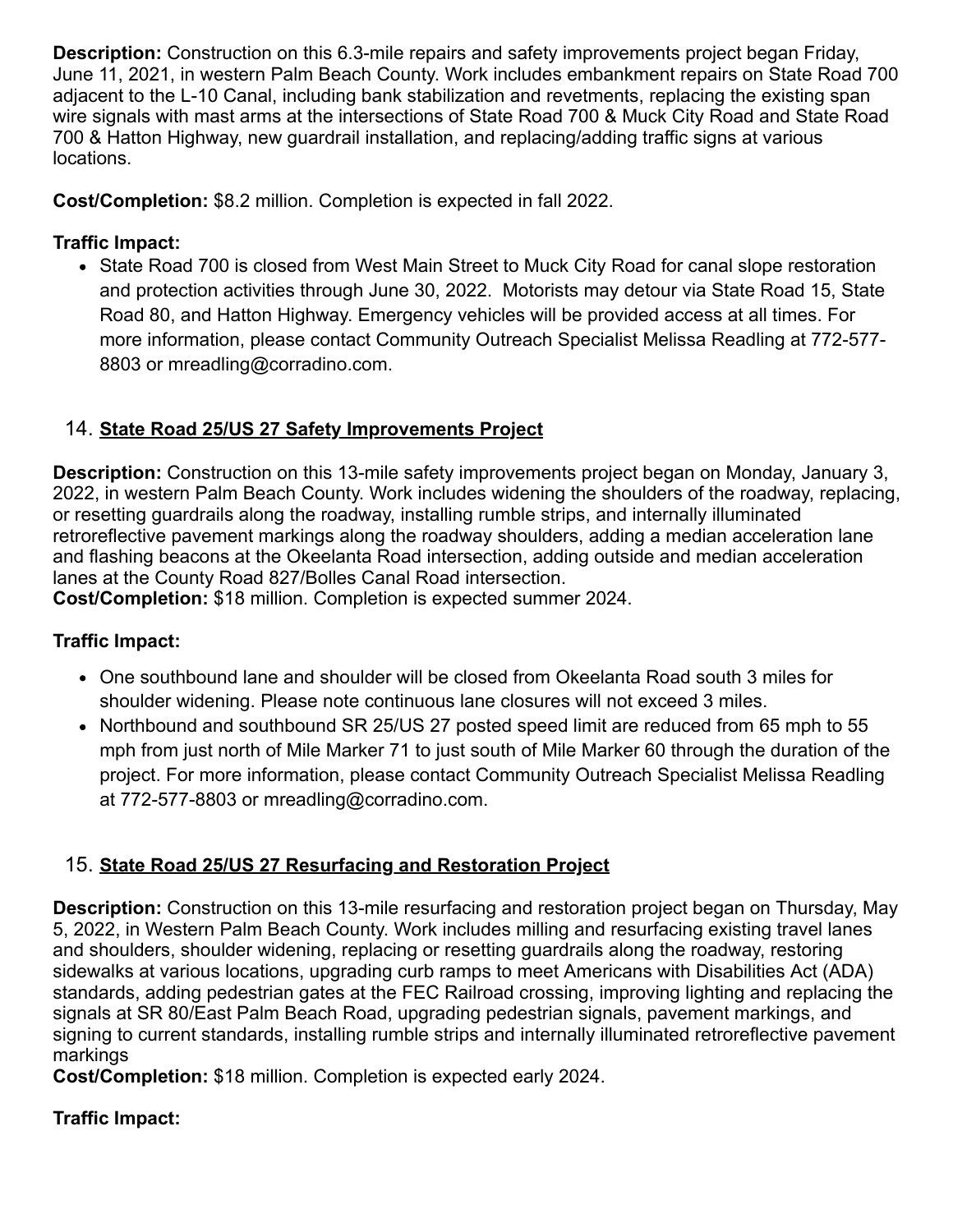• All lanes are open. For more information, please contact Community Outreach Specialist Melissa Readling at 772-577-8803 or [mreadling@corradino.com](mailto:mreadling@corradino.com).

### **MAINTENANCE, UTILITY, PERMIT & ADDITIONAL AGENCY PROJECTS**

### *FLORIDA'S TURNPIKE:*

**Southbound Florida's Turnpike/SR 91 entrance ramp from Southern Boulevard/SR 80** Weekend full ramp closures, 2 a.m. Saturday, June 11, to 4 a.m. Monday, June 13; and from 2 a.m. Saturday, June 18, to 4 a.m. Monday, June 20.

If necessary, this closure may also occur from 2 a.m. Saturday, June 25, to 4 a.m. Monday, June 27.

#### **Detour information:**

• Southern Boulevard/SR 80 traffic wishing to access southbound Florida's Turnpike/SR 91 will be directed west to US 441/SR 7, travel south on US 441 to Lake Worth Road/SR 802 and travel east on Lake Worth Road to access southbound Florida's Turnpike.

**Southbound Florida's Turnpike/SR 91 exit ramp to Southern Boulevard/SR 80 (Exit 97)** Weekend full ramp closures, 2 a.m. Saturday, June 11, to 4 a.m. Monday, June 13; and from 2 a.m. Saturday, June 18, to 4 a.m. Monday, June 20.

If necessary, this closure may also occur from 2 a.m. Saturday, June 25, to 4 a.m. Monday, June 27.

#### **Detour information:**

• Southbound Florida's Turnpike/SR 91 traffic wishing to access Southern Boulevard/SR 80 (Exit 97) will be directed to exit at Okeechobee Boulevard/SR 704 (Exit 99), travel west on Okeechobee Boulevard to Jog Road and travel south on Jog Road to access Southern Boulevard.

#### *BRIGHTLINE:*

**Jupiter – Riverside Dr. and Alternate A1A** Day-time flagging operations, 7 a.m. to 5 p.m. to move materials for bridge construction, continuing through June 2022. Crossings may be closed briefly (1-2 minutes) as trucks enter and exit the right of way. For more information, please contact Katie Mitzner at 407-502-3587.

#### **Jupiter – Loxahatchee River**

Daytime pile driving operations, 7 a.m. to 7 p.m., Monday through Sunday, continuing through June 2022 to install new permanent bridge foundations.

# **Boca Raton – Railroad Crossing at Palmetto Park Road** Full road closure, 8 a.m., Saturday, June 11 to 7 p.m., Wednesday, June 15.

- **Detour Information:**
	- Westbound Palmetto Park Rd. traffic will be directed to travel north on Dixie Hwy. to NW 2<sup>nd</sup> St., travel west on NW 2<sup>nd</sup> St. to NW 2<sup>nd</sup> Ave. and travel south on NW 2<sup>nd</sup> Ave. to Palmetto Park Rd.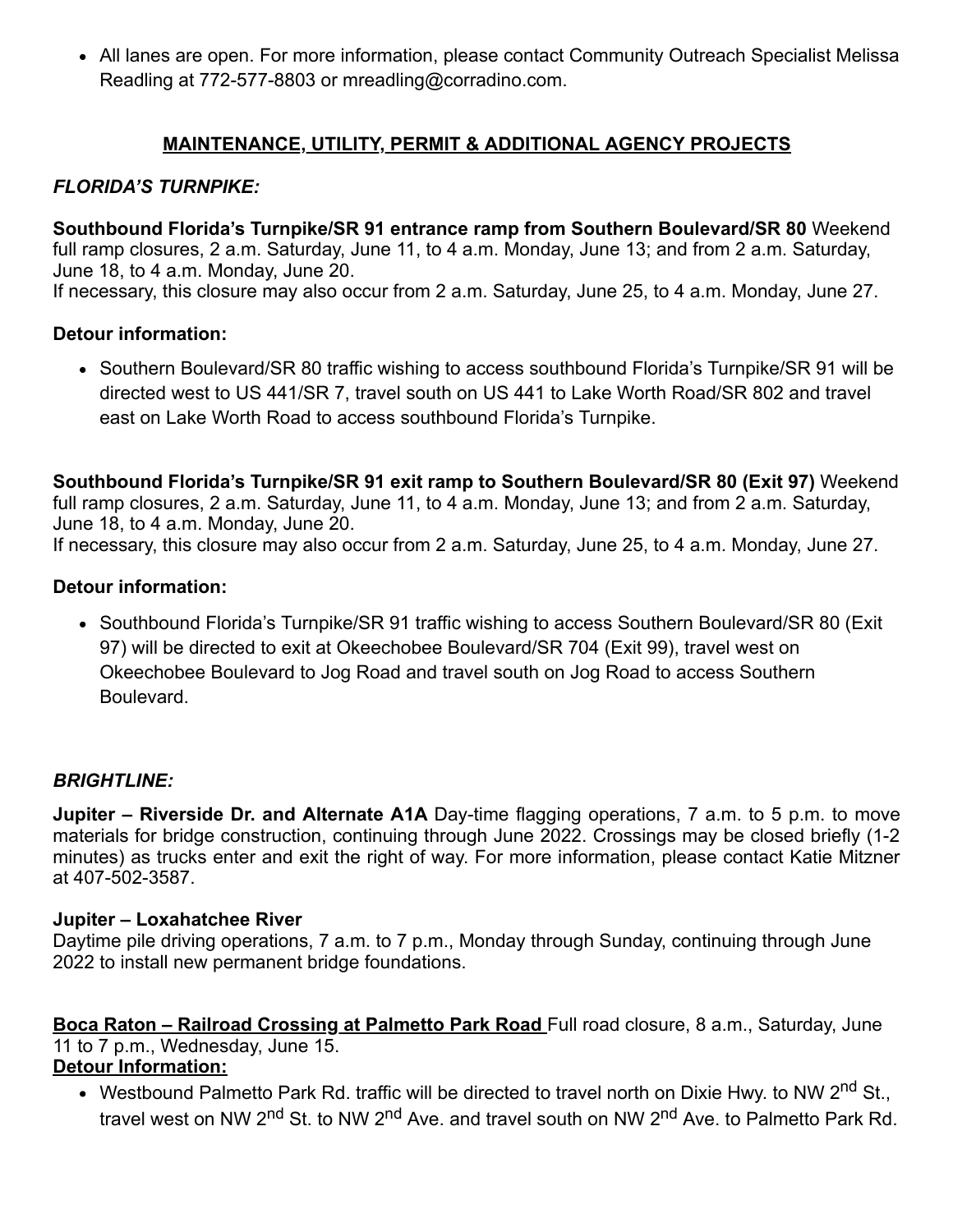Eastbound Palmetto Park Rd. traffic will be directed to travel north on NW 2<sup>nd</sup> Ave. to NW 2<sup>nd</sup> St., travel east on NW 2<sup>nd</sup> St. to Dixie Hwy. and travel south on Dixie Hwy. to Palmetto Park Rd. Motorists proceed with extra caution through work zones and adhere to posted detour signs, speed limits and other signage. For more information visit the [Brightline website](https://gcc02.safelinks.protection.outlook.com/?url=https%3A%2F%2Flinkprotect.cudasvc.com%2Furl%3Fa%3Dhttps%253a%252f%252fwww.gobrightline.com%252frailroad-construction%26c%3DE%2C1%2C3ROIRrcbOpYXZ2mJ6UEgK31Sv0WWMvcZRgWkQK9UaqsxH7xGNifA6cwQgCZ7GHDCpaO0-Tdtp8aw8YQvnrcfKIaUS7qEp9tkYAIkWTng3yX9JS5Ov5kyJC9AGpI%2C%26typo%3D1&data=05%7C01%7Cguillermo.canedo%40dot.state.fl.us%7C2c216575c27e4443622008da4afc8411%7Cdb21de5dbc9c420c8f3f8f08f85b5ada%7C0%7C0%7C637904745711104045%7CUnknown%7CTWFpbGZsb3d8eyJWIjoiMC4wLjAwMDAiLCJQIjoiV2luMzIiLCJBTiI6Ik1haWwiLCJXVCI6Mn0%3D%7C3000%7C%7C%7C&sdata=6iQ6GDeJa5csF%2BMmFMhKp7AnOhjg6HC5px0WigQmZFo%3D&reserved=0) or contact Katie Mitzner, Public Affairs Director, Brightline at 407-502-3587, [katie.mitzner@gobrightline.com](mailto:katie.mitzner@gobrightline.com).

### **Boca Raton – Railroad Crossing at NW 2nd Street**

Full road closure, 8 a.m., Saturday, June 18 to 7 p.m., Thursday, June 30.

#### **Detour Information:**

- Westbound NW 2<sup>nd</sup> St. traffic will be directed to travel south on Dixie Hwy. to Palmetto Park Rd., travel west on Palmetto Park Rd. to NW 2<sup>nd</sup> Ave. and travel north on NW 2<sup>nd</sup> Ave. to NW 2<sup>nd</sup> St.
- Eastbound NW 2<sup>nd</sup> St. traffic will be directed to travel south on NW 2<sup>nd</sup> Ave. to NW 2<sup>nd</sup> St., travel east on Palmetto Park Rd. to Dixie Hwy. and travel north on Dixie Hwy. to NW 2<sup>nd</sup> St. Motorists proceed with extra caution through work zones and adhere to posted detour signs, speed limits and other signage. For more information visit the [Brightline website](https://gcc02.safelinks.protection.outlook.com/?url=https%3A%2F%2Flinkprotect.cudasvc.com%2Furl%3Fa%3Dhttps%253a%252f%252fwww.gobrightline.com%252frailroad-construction%26c%3DE%2C1%2C3ROIRrcbOpYXZ2mJ6UEgK31Sv0WWMvcZRgWkQK9UaqsxH7xGNifA6cwQgCZ7GHDCpaO0-Tdtp8aw8YQvnrcfKIaUS7qEp9tkYAIkWTng3yX9JS5Ov5kyJC9AGpI%2C%26typo%3D1&data=05%7C01%7Cguillermo.canedo%40dot.state.fl.us%7C2c216575c27e4443622008da4afc8411%7Cdb21de5dbc9c420c8f3f8f08f85b5ada%7C0%7C0%7C637904745711260271%7CUnknown%7CTWFpbGZsb3d8eyJWIjoiMC4wLjAwMDAiLCJQIjoiV2luMzIiLCJBTiI6Ik1haWwiLCJXVCI6Mn0%3D%7C3000%7C%7C%7C&sdata=LqNFxFMV13h9%2BB8RWx%2BoGJVD5%2Fyg0CSC9vLcdY7BaX0%3D&reserved=0) or contact Katie Mitzner, Public Affairs Director, Brightline at 407-502-3587, [katie.mitzner@gobrightline.com.](mailto:katie.mitzner@gobrightline.com)

#### *SOUTHERN PALM BEACH COUNTY (BOCA RATON, DELRAY BEACH):*

**Northbound North Federal Highway** between Northeast 15 Terrace, in Boca Raton, 9 a.m. until 3:30 p.m., Monday through Friday, Monday, Apr. 25 through Friday, Sept. 09, 1 of 1 lanes closed, for water main installation. For more information, please contact Prajwal Aditya 954-937-5305.

**Southbound North Federal Highway** between Northeast 5 Avenue, in Boca Raton, 9 a.m. until 3:30 p.m., Monday through Friday, Monday, Apr. 25 through Friday, Sept. 09, 1 of 1 lanes closed, for water main installation. For more information, please contact Prajwal Aditya 954-937-5305.

**Eastbound Lake Worth Road** at mile marker 6.515, in Boca Raton, 9 a.m. until 3:30 p.m., Monday through Friday, Monday, May 23 through Friday, Jun. 24, 1 of 3 lanes closed, for utility poles relocation and installation. For more information, please contact Erwin Mosqueda 954-789-7600.

**Northbound North Federal Highway** between Southeast 9 Street and Southeast 7 Street, in Boca Raton, 9 a.m. until 3:30 p.m., Monday through Friday, Monday, Oct. 05 extended through Thursday, Jun. 30, 2 of 3 lanes closed, for building material loading delivery. For more information, please contact Teddy Van Wingen 561-705-5642.

**Eastbound Northeast Spanish River Boulevard** at the intersection of North Federal Highway, in Boca Raton, 9 a.m. until 3:30 p.m., Monday through Friday, Monday, Jun. 06 through Thursday, Jun. 30, 1 of 3 lanes closed, for concrete pole removal. For more information, please contact James Rolle 786-538-2599.

**Northbound North Ocean Boulevard** at 1919 North Ocean Boulevard, in Delray Beach, 9 a.m. until 3:30 p.m., One day only, Monday, Jun. 13, 1 of 3 lanes closed, for directional borings and pull/ trench installation. For more information, please contact Peter Bono 561-838-1735.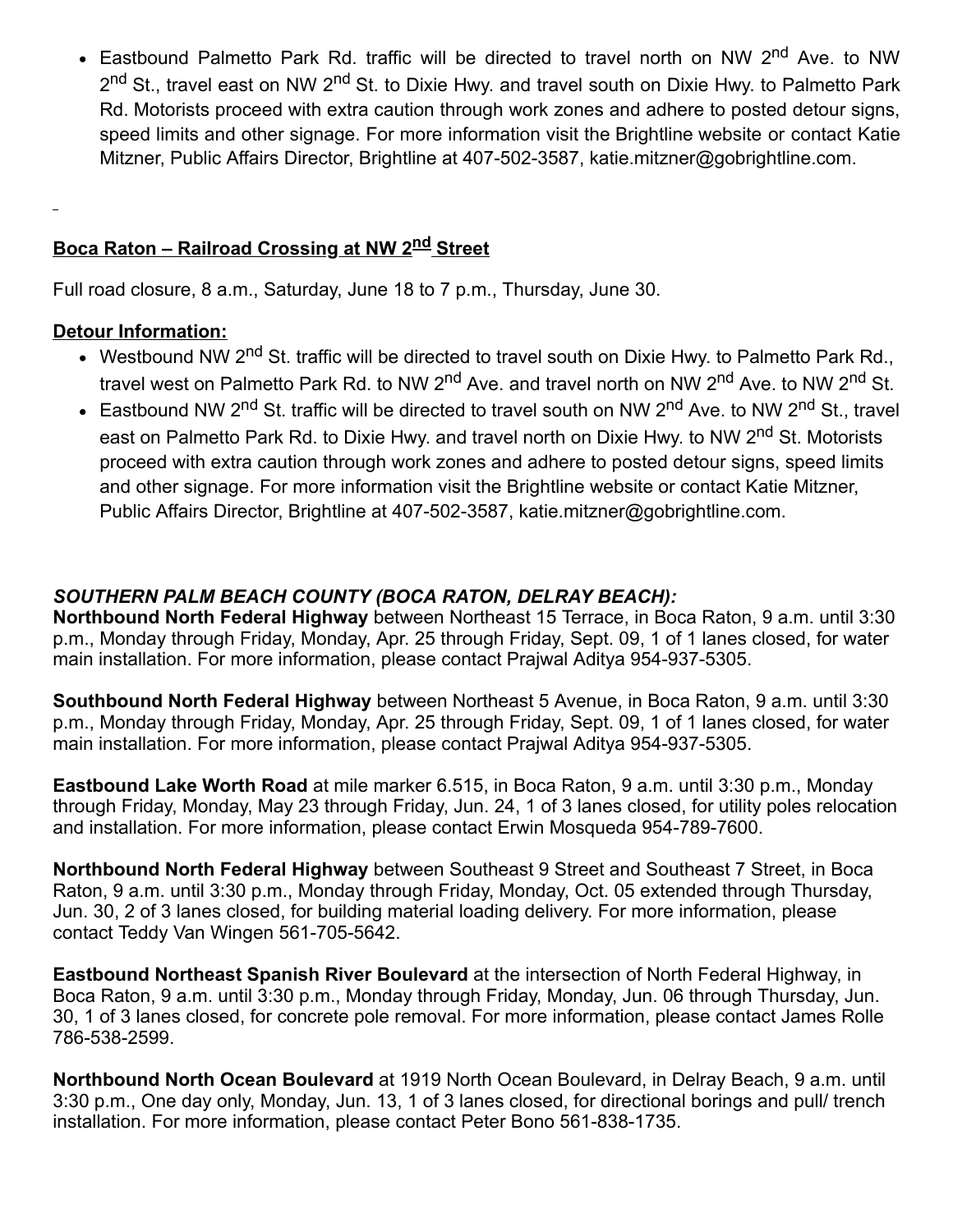#### *CENTRAL PALM BEACH COUNTY (GULF STREAM, BOYNTON BEACH, OCEAN RIDGE, LANTANA, MANALAPAN, LAKE WORTH BEACH, GREENACRES, WEST PALM BEACH, LOXAHATCHEE, PALM SPRINGS, PALM BEACH):*

**Northbound and Southbound A1A/South Ocean Boulevard** over the Boynton Beach Inlet Bridge, in Boynton Beach, 8 a.m. until 5 p.m. Thursday, June 16 to Friday, June 17, Monday, June 20 to Friday, June 24, Monday, June 27 to Friday, July 1, 1 of 2 lanes closed for bridgework. For more information, please contact Mauro Barbosa 954-516-3421.

**Westbound and eastbound Boynton Beach Boulevard** at Lawrence Road, in Boynton Beach, full closure, around-the-clock, 6 a.m. Monday, June 13 through Monday, June 27 for sewer work. Local traffic only. Through traffic will be detoured to Old Boynton Road or Woolbright Road. Advance notice will be in place with detour signs in place to direct traffic. For more information, please contact Roger Arnold at 772-240-3748 or Jun Homedia 561-410-0582.

**Northbound State Road 7** between Shalom Lane and Lake Royal Road, in Boynton Beach, 9 a.m. until 4 p.m., Monday through Friday, Monday, Jun. 13 through Friday, Jul. 01, 1 of 2 lanes closed, for pole replacements and facilities maintenance. For more information, please contact Arturo Rodriguez 561-475-0064.

**Southbound Broadway Avenue** between 38 Street and 36 Street, in West Palm Beach, 9 a.m. until 3:30 p.m., Monday through Friday, Friday, Mar. 18 through Thursday, Jun. 30, 1 of 2 lanes closed, for cell pole, antennas, equipment cabinet, electrical and fiber installation. For more information, please contact John Duran 321-350-7809.

**Northbound Broadway Avenue** between 38 Street and 40 Street, in West Palm Beach, 9 a.m. until 3:30 p.m., Monday through Friday, Friday, Mar. 18 through Thursday, Jun. 30, 1 of 2 lanes closed, for cell pole, antennas, equipment cabinet, electrical and fiber installation. For more information, please contact John Duran 321-350-7809.

**Northbound Broadway Avenue** between 29 Street and 31 Street, in West Palm Beach, 9 a.m. until 3:30 p.m., Monday through Friday, Monday, Mar. 21 through Tuesday, Jun. 21, 1 of 2 lanes closed, for cell pole, antennas, equipment cabinet, electrical and fiber installation. For more information, please contact John Duran 321-350-7809.

**Northbound South Dixie Highway** between Colonial Road and Putnam Road, in West Palm Beach, 9 a.m. until 4 p.m., Monday through Friday, Monday, Jun. 13 through Friday, Jul. 15, 1 of 2 lanes closed, for pole replacements and handhole installation. For more information, please contact Arturo Rodriguez 561-475-0064.

#### *NORTHERN PALM BEACH COUNTY (RIVIERA BEACH, LAKE PARK, NORTH PALM BEACH, PALM BEACH GARDENS, JUNO BEACH, JUPITER, TEQUESTA):*

**Northbound and Southbound US Highway A1A** over Canal 17 bridge 930359, in Lake Park, 9 a.m. until 4 p.m., Monday through Friday, Monday, Jun. 06 through Monday, Jun. 13, 1 of 2 lanes closed, for joint repairs. For more information, please contact Nick Vezyropoulos 727-504-4480.